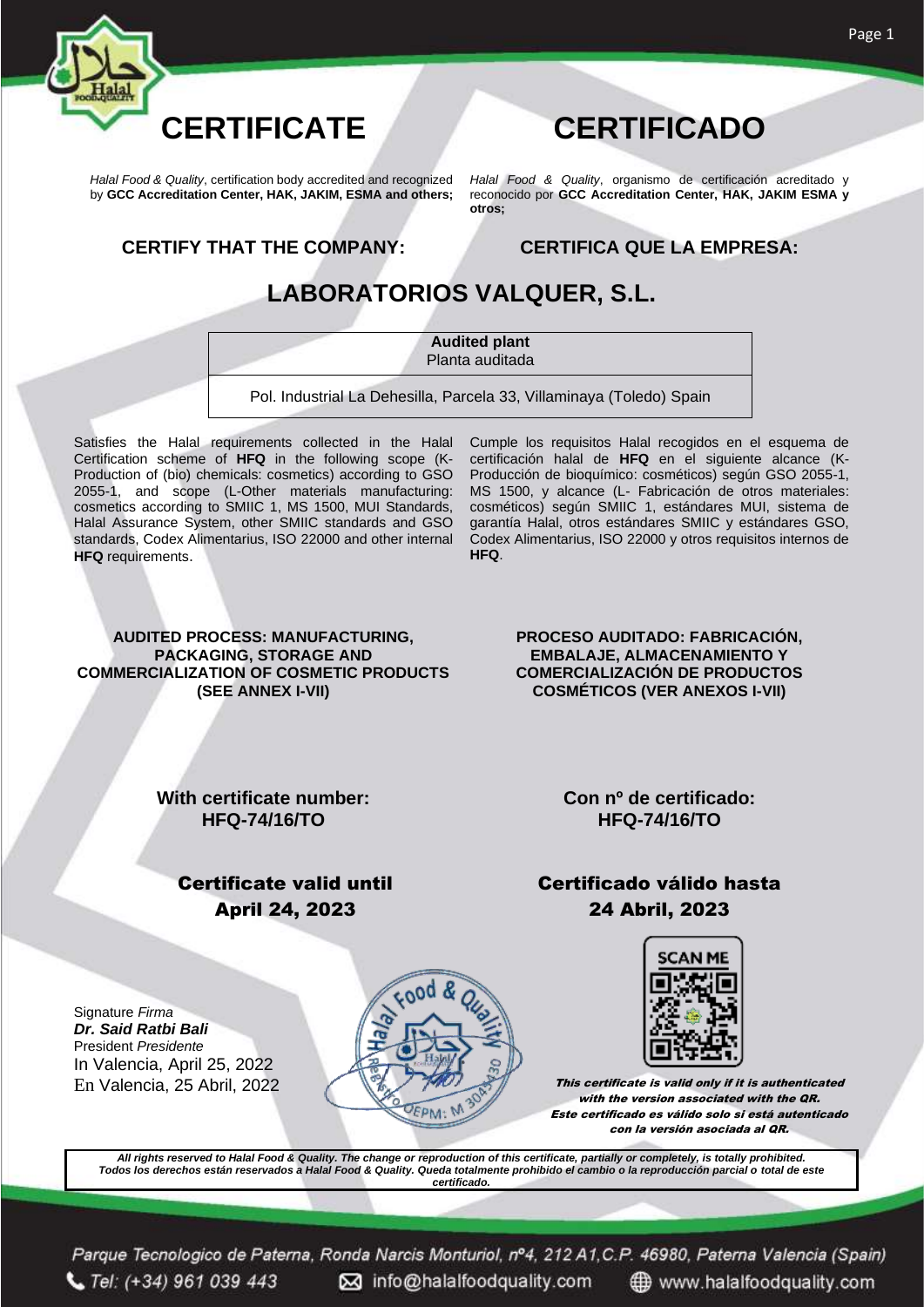

# **CERTIFICATE (ANNEX I)**

# **CERTIFICADO (ANEXO I)**

### **LABORATORIOS VALQUER, S.L.**

**Audited plant** Planta auditada Pol. Industrial La Dehesilla, Parcela 33, Villaminaya (Toledo) Spain

| 1. | 00151 CUIDADOS BATH GEL HALAL 300ML                                   |
|----|-----------------------------------------------------------------------|
| 2. | 00152 CUIDADOS SHAMPOO HALAL 300 ML                                   |
| 3. | 00150 CUIDADOS BODY MILK HALAL 300 ML                                 |
| 4. | 33116 VALQUER SHAMPOO TOTAL REPAIR 400 ML                             |
| 5. | 33118 VALQUER SHAMPOO TOTAL REPAIR 1.000 ML                           |
| 6. | 33144 VALQUER INTENSIVE REPAIR 400 ML                                 |
| 7. | 33135 VALQUER TWO-PHASE CONDITIONER TOTAL REPAIR 300 ML               |
| 8. | 33154 VALQUER SPLIT ENDS REPAIR SERUM TOTAL 200 ML                    |
| 9. | 33216 VALQUER SHAMPOO SHINE AND COLOUR ENHANCER 400ML                 |
|    | 10. 33218 VALQUER SHAMPOO SHINE AND COLOUR ENHANCER 1000ML            |
|    | 11. 33316 VALQUER SHAMPOO ULTRA HYDRATING FOR DRY HAIR 400 ML         |
|    | 12. 33318 VALQUER SHAMPOO ULTRA HYDRATING FOR DRY HAIR 1000ML         |
|    | 13. 33335 VALQUER TWO-PHASE HYDRATING CONDITIONER 300ML               |
|    | 14. 33235 VALQUER TWO-PHASE CONDITIONER FOR COLOUR-TREATED HAIR 300ML |
|    | 15. 33916 VALQUER ANTI-DANDRUFF SHAMPOO, FAST ELIMINATION 400ML       |
|    | 16. 33918 VALQUER ANTI-DANDRUFF SHAMPOO, FAST ELIMINATION 1000ML      |
|    | 17. 33566 VALQUER SHAMPOO STRAIGHT HAIR 400ML                         |
|    | 18. 33568 VALQUER SHAMPOO STRAIGHT HAIR 1000ML                        |
|    | 19. 33956 VALQUER SHAMPOO FOR OILY HAIR 400ML                         |
|    | 20. 33958 VALQUER SHAMPOO FOR OILY HAIR 1000ML                        |

**With certificate number: HFQ-74/16/TO**

> Certificate valid until April 24, 2023

> > ood

OEPM:

**Con nº de certificado: HFQ-74/16/TO**

Certificado válido hasta 24 Abril, 2023



This certificate is valid only if it is authenticated with the version associated with the QR. Este certificado es válido solo si está autenticado con la versión asociada al QR.

*All rights reserved to Halal Food & Quality. The change or reproduction of this certificate, partially or completely, is totally prohibited. Todos los derechos están reservados a Halal Food & Quality. Queda totalmente prohibido el cambio o la reproducción parcial o total de este certificado.*

Signature *Firma Dr. Said Ratbi Bali* President *Presidente* In Valencia, April 25, 2022 En Valencia, 25 Abril, 2022 Page 2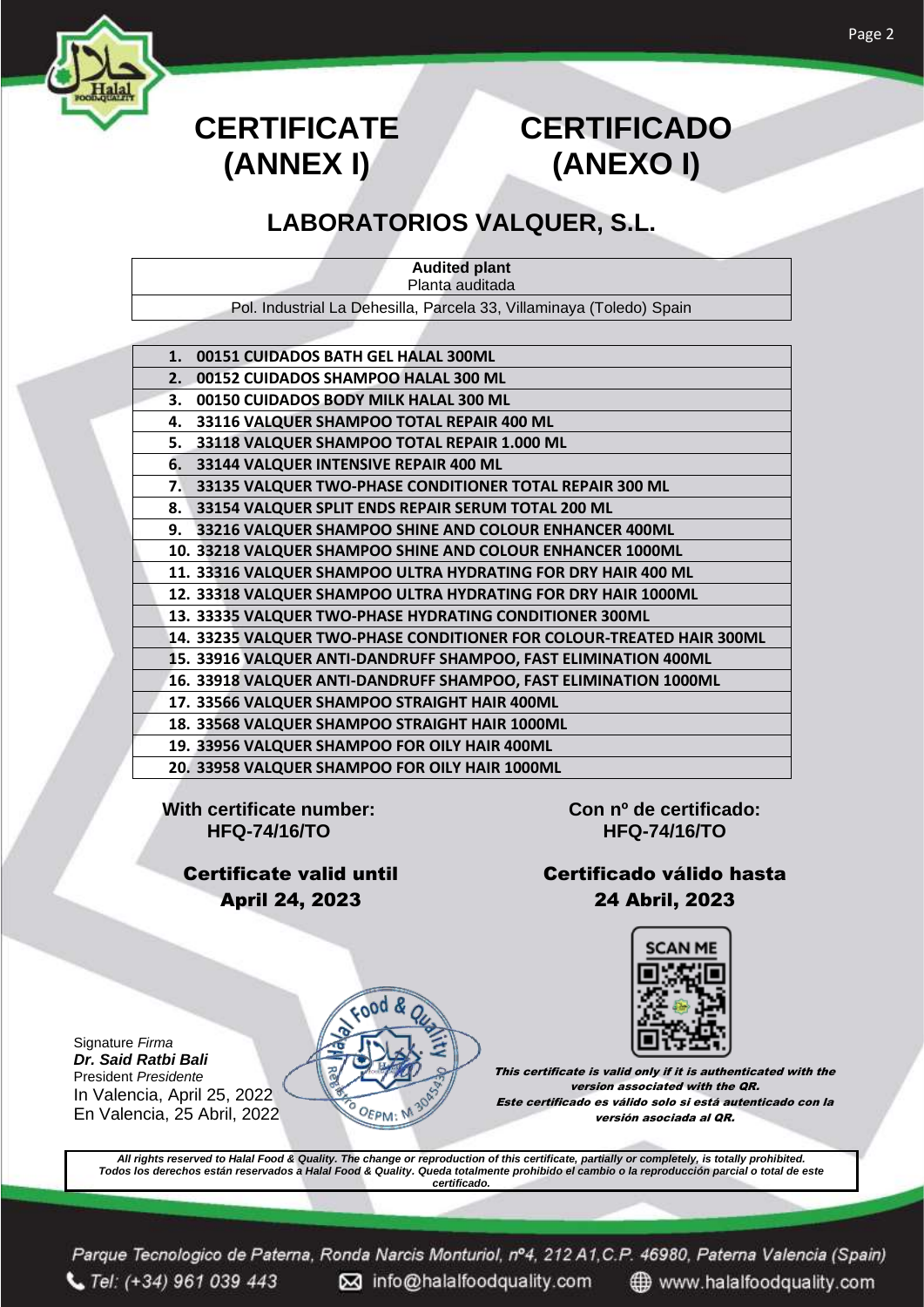

# **CERTIFICATE (ANNEX II)**

# **CERTIFICADO (ANEXO II)**

### **LABORATORIOS VALQUER, S.L.**

**Audited plant** Planta auditada

Pol. Industrial La Dehesilla, Parcela 33, Villaminaya (Toledo) Spain

- **21. 33194 VALQUER INTENSIVE HAIR REPAIR OLIVE MASK 250ML**
- **22. 33198 VALQUER INTENSIVE HAIR REPAIR OLIVE MASK 1000ML**
- **23. 10106 BULLON MICELAR WATER BIPOLAR ESTRUCTURE NON-STOP HYDRATION 500 ML**
- **24. 10154 BULLON EYE MAKEUP REMOVER 250 ML**
- **25. 33816 VALQUER ANTI-HAIR LOSS SHAMPOO, STOP LOSS 400ML**
- **26. 33818 VALQUER ANTI-HAIR LOSS SHAMPOO, STOP LOSS 1000ML**
- **27. 10115 BULLON CLEANSING MILK 250 ML**
- **28. 10116 BULLON CLEANSING MILK 500 ML**
- **29. 10117 BULLON CLEANSING MILK 1.000 ML**
- **30. 10132 BULLON PEELING 50 ML**
- **31. 10134 BULLON PEELING 200 ML**
- **32. 10123 BULLON DEEP CLEANSING 100 ML**
- **33. 10242 BULLON CAMOMILE MOISTURISING CREAM 50 ML**
- **34. 10244 BULLON CAMOMILE MOISTURISING CREAM 200 ML**
- **35. 10415 BULLON CLEANSING DESENSITING MILK 250 ML**
- **36. 10513 BULLON CLEANSING PURIFYING GEL 100 ML**
- **37. 10142 BULLON SOOTING FACIAL MASK 50 ML**
	- **38. 10144 BULLON SOOTING FACIAL MASK 200 ML**
	- **39. 10215 BULLON TONING & MOISTURISING LOTION 250 ML**
	- **40. 10216 BULLON TONING & MOISTURISING LOTION 500 ML**

**With certificate number: HFQ-74/16/TO**

Signature *Firma Dr. Said Ratbi Bali* President *Presidente*

In Valencia, April 25, 2022 En Valencia, 25 Abril, 2022

 $G$  Tel: (+34) 961 039 443

Certificate valid until April 24, 2023

**Con nº de certificado: HFQ-74/16/TO**

#### Certificado válido hasta 24 Abril, 2023



This certificate is valid only if it is authenticated with the version associated with the QR. Este certificado es válido solo si está autenticado con la versión asociada al QR.

*All rights reserved to Halal Food & Quality. The change or reproduction of this certificate, partially or completely, is totally prohibited. Todos los derechos están reservados a Halal Food & Quality. Queda totalmente prohibido el cambio o la reproducción parcial o total de este certificado.*

o info@halalfoodquality.com

Parque Tecnologico de Paterna, Ronda Narcis Monturiol, nº4, 212 A1, C.P. 46980, Paterna Valencia (Spain)

"<sub>ი</sub>იძ &

OEPM:

www.halalfoodquality.com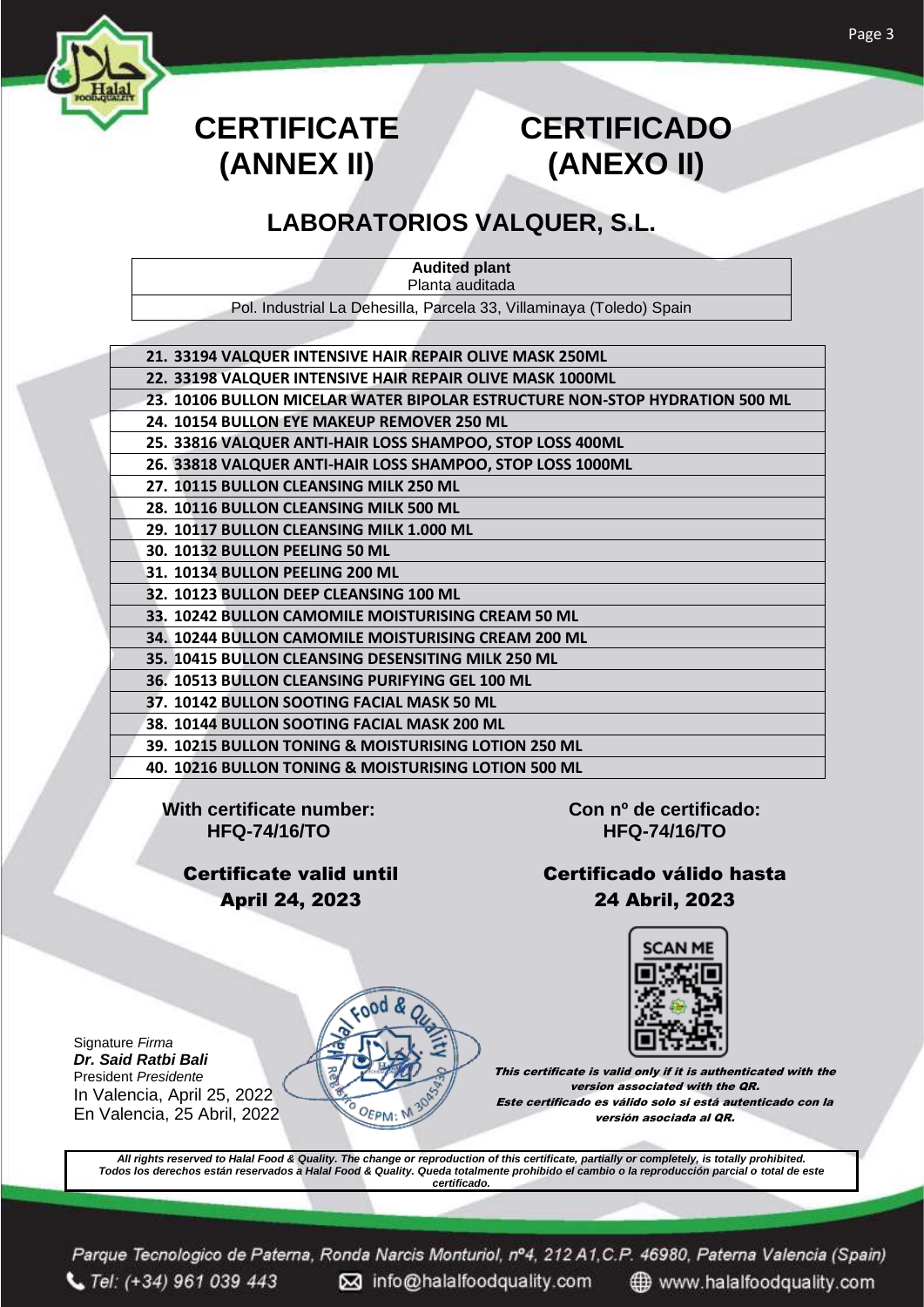

# **CERTIFICATE (ANNEX III)**

# **CERTIFICADO (ANEXO III)**

#### **LABORATORIOS VALQUER, S.L.**

| <b>Audited plant</b> |                                                                      |  |  |  |
|----------------------|----------------------------------------------------------------------|--|--|--|
|                      | Planta auditada                                                      |  |  |  |
|                      | Pol. Industrial La Dehesilla, Parcela 33, Villaminaya (Toledo) Spain |  |  |  |
|                      |                                                                      |  |  |  |
|                      | 41. 10221 BULLON ULTRA-MOISTURISING SERUM 30 ML                      |  |  |  |
|                      | 42. 10232 BULLON MOISTURISING B-JOUR AGENT 50 ML                     |  |  |  |
|                      | 43. 10234 BULLON MOISTURISING B-JOUR AGENT 200 ML                    |  |  |  |
|                      | 44. 10252 BULLON OATS MOISTURISING CREAM 50 ML                       |  |  |  |
|                      | 45. 10254 BULLON OATS MOISTURISING CREAM 200 ML                      |  |  |  |
|                      | 46. 10361 BULLON ROSE HIP OIL 100% PURE 30 ML                        |  |  |  |
|                      | 47. 10381 BULLON 100% PURE ARGAN OIL 30 ML                           |  |  |  |
|                      | 48. 10425 BULLON DESENSITING TONER LOTION 250 ML                     |  |  |  |
|                      | 49. 00141 CUIDADOS OLIVE OIL CREAM 50 ML                             |  |  |  |
|                      | 50. 10372 BULLON ACTIVE REPAIR 50 ML                                 |  |  |  |
|                      | 51. 10431 BULLON DESENSITISING SERUM 30 ML                           |  |  |  |
|                      | 52. 10322 BULLON ANTI-AGE AGENT 50 ML                                |  |  |  |
|                      | 53. 10324 BULLON ANTI-AGE AGENT 200 ML                               |  |  |  |
|                      | 54. 10442 BULLON DESENSITISING AGENT 50 ML                           |  |  |  |
|                      | 55. 10444 BULLON DESENSITISING AGENT 200 ML                          |  |  |  |
|                      | 56. 10522 BULLON PURIFYING FACIAL MASK 50 ML                         |  |  |  |
|                      | 57. 10524 BULLON PURIFYING FACIAL MASK 200 ML                        |  |  |  |
|                      | 58. 10531 BULLON PURIFYING SERUM 30 ML                               |  |  |  |
|                      | 59. 10542 BULLON PURIFYING AGENT 50 ML                               |  |  |  |
|                      | 60. 10544 BULLON PURIFYING AGENT 200 ML                              |  |  |  |

**With certificate number: HFQ-74/16/TO**

Signature *Firma Dr. Said Ratbi Bali* President *Presidente*

In Valencia, April 25, 2022 En Valencia, 25 Abril, 2022

Certificate valid until April 24, 2023

ood

OEPM:

**Con nº de certificado: HFQ-74/16/TO**

#### Certificado válido hasta 24 Abril, 2023

**SCAN ME** 

This certificate is valid only if it is authenticated with the version associated with the QR. Este certificado es válido solo si está autenticado con la versión asociada al QR.

*All rights reserved to Halal Food & Quality. The change or reproduction of this certificate, partially or completely, is totally prohibited. Todos los derechos están reservados a Halal Food & Quality. Queda totalmente prohibido el cambio o la reproducción parcial o total de este certificado.*

Page 4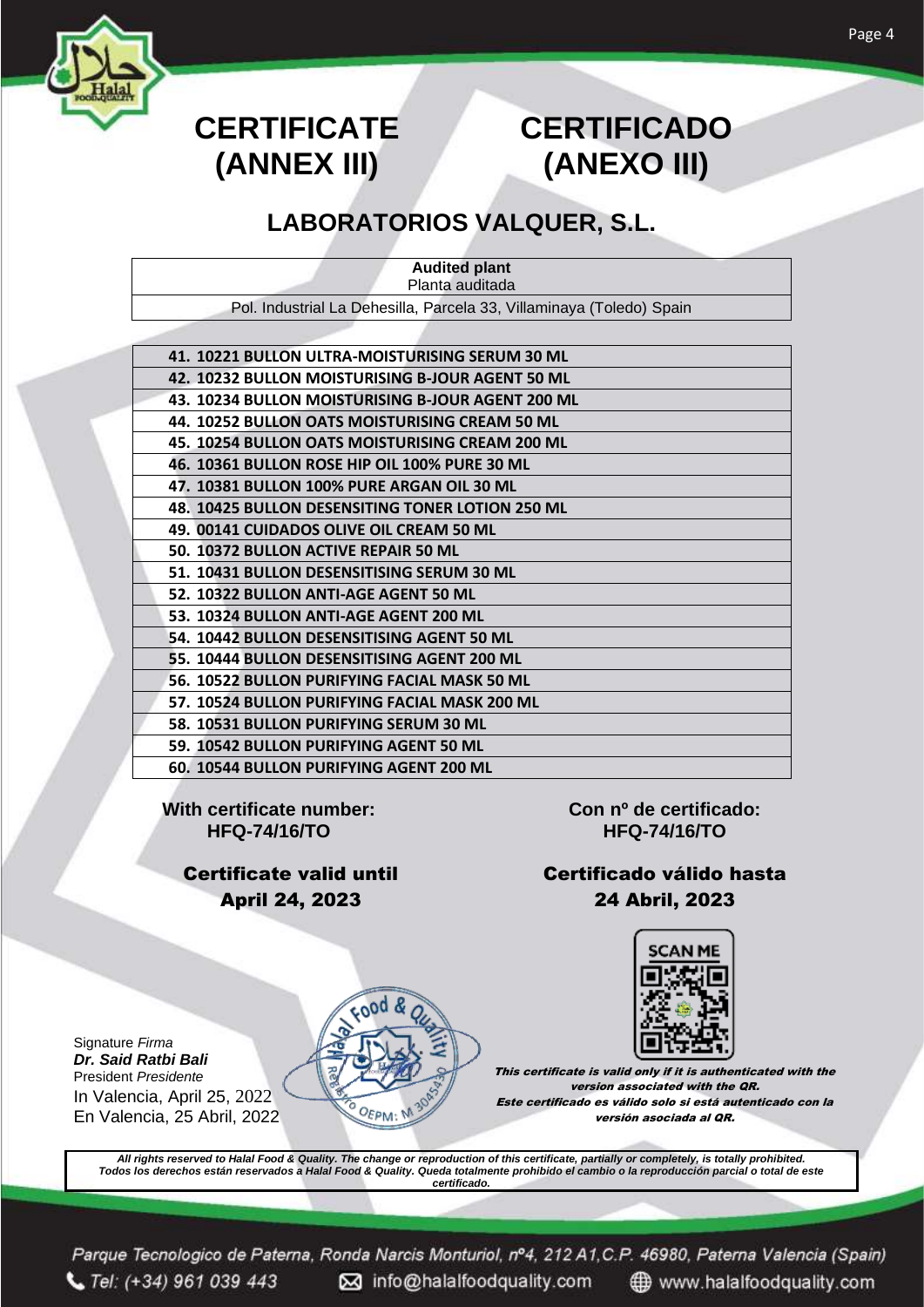

# **CERTIFICATE (ANNEX IV)**

# **CERTIFICADO (ANEXO IV)**

### **LABORATORIOS VALQUER, S.L.**

**Audited plant** Planta auditada

Pol. Industrial La Dehesilla, Parcela 33, Villaminaya (Toledo) Spain

| 61. 10552 BULLON MATTIFYING CREAM 50 ML                                                    |
|--------------------------------------------------------------------------------------------|
| 62. 11216 BULLON 24 HOUR HYDRO-NUTRITIONAL BODY MILK 500 ML                                |
| 63. 11217 BULLON 24 HOUR HYDRO-NUTRITIONAL BODY MILK 1.000 ML                              |
| 64. 00138 CUIDADOS DESPIGMENTATION ACTIVE SPF 20 50 ML                                     |
| 65. 10622 BULLON DESPIGMENTATION ACTIVE SPF 20 50 ML                                       |
| 66. 10611 BULLON DESPIGMENTATION SERUM 30 ML                                               |
| 67. 10632 BULLON HIGH PROTECTOR MOISTERISING CREAM SPF 50 50 ML                            |
| 68. 10654 BULLON SPF 20 WHITENING AGENT 200 ML                                             |
| 69. 12020 BULLON LIFTING FACIAL - FLASH AMPOULES IMMEDIATE ACTION 10 AMPOULES OF 2,5 ML    |
| 70. 11324 BULLON ANTI-CELLULITIS ALGAE CREAM 200 ML                                        |
| 71. 11326 BULLON ANTI-CELLULITIS ALGAE CREAM 500 ML                                        |
| 72. 11327 BULLON ANTI-CELLULITIS ALGAE CREAM 1000 ML                                       |
| 73. 11334 BULLON ANTI-CELLULITIS CREAM-ACTIVE HEAT 200 ML                                  |
| 74. 11336 BULLON ANTI-CELLULITIS CREAM-ACTIVE HEAT 500 ML                                  |
| 75. 11536 BULLON BODY MASSAGE CREAM 500 ML                                                 |
| 76. 11537 BULLON BODY MASSAGE CREAM 1.000 ML                                               |
| 77. 12014 BULLON NEUTRAL PERFUMED VASELINE 200 ML                                          |
| 78. 11526 BULLON SPECIAL MASSAGE OIL AROMATHERAPY: ESSENTIAL ROSEMARY, LAVENDER OIL 500 ML |
| 79. 11527 BULLON SPECIAL MASSAGE OIL AROMATHERAPY: ESSENTIAL ROSEMARY, LAVENDER OIL 500 ML |
| 80. 12037 BULLON HIGH EFFICIENCY CONDUCTOR GEL 1.000 ML                                    |

**With certificate number: HFQ-74/16/TO Con nº de certificado: HFQ-74/16/TO**

Certificate valid until April 24, 2023

Certificado válido hasta 24 Abril, 2023



This certificate is valid only if it is authenticated with the version associated with the QR. Este certificado es válido solo si está autenticado con la versión asociada al QR.

*All rights reserved to Halal Food & Quality. The change or reproduction of this certificate, partially or completely, is totally prohibited. Todos los derechos están reservados a Halal Food & Quality. Queda totalmente prohibido el cambio o la reproducción parcial o total de este certificado.*

OEPM: M

Parque Tecnologico de Paterna, Ronda Narcis Monturiol, nº4, 212 A1, C.P. 46980, Paterna Valencia (Spain)  $C$  Tel: (+34) 961 039 443 M info@halalfoodquality.com www.halalfoodquality.com

Signature *Firma Dr. Said Ratbi Bali* President *Presidente* In Valencia, April 25, 2022 En Valencia, 25 Abril, 2022



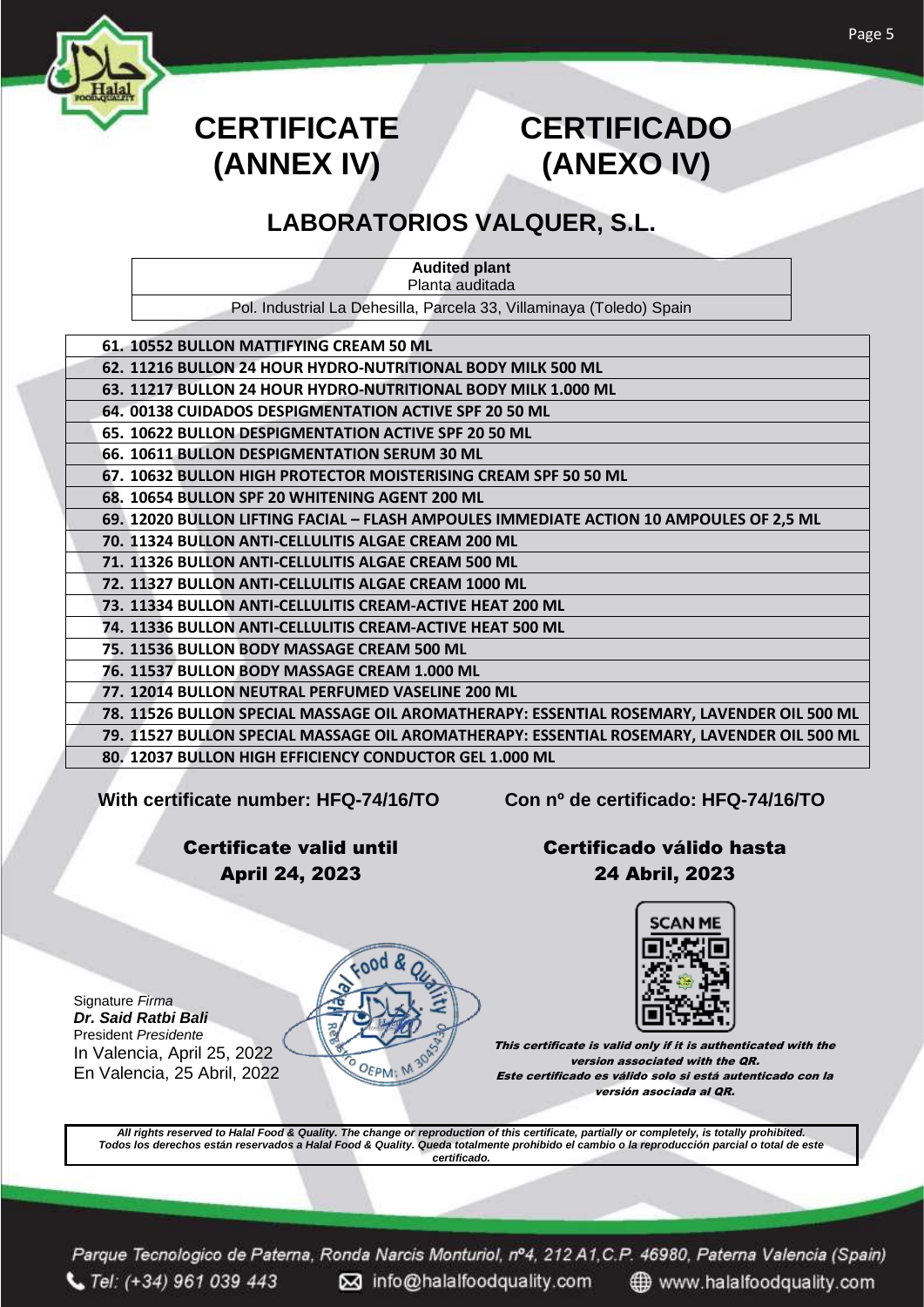

# **CERTIFICATE (ANNEX V)**

# **CERTIFICADO (ANEXO V)**

### **LABORATORIOS VALQUER, S.L.**

| <b>Audited plant</b><br>Planta auditada                              |
|----------------------------------------------------------------------|
| Pol. Industrial La Dehesilla, Parcela 33, Villaminaya (Toledo) Spain |
|                                                                      |
| 81. 12038 BULLON HIGH EFFICIENCY CONDUCTOR GEL 5.000 ML              |
| 82. 11313 BULLON GEL-CREAM SLIMMING & REDUCING 250 ML                |
| 83. 00112 CUIDADOS BIOTIN SHAMPOO 1.000 ML                           |
| 84. 00113 CUIDADOS BIPHASIC CONDITIONING LOTION 300 ML               |
| 85. 00114 CUIDADOS HAND CREAM 30 ML                                  |
| 86. 00131 CUIDADOS 10-EFFECT SPF 15 DAY CREAM TOP 50 ML              |
| 87. 00135 CUIDADOS REGENERATING CREAM WITH SNAIL SLIMERENEWS 50 ML   |
| 88. 00136 CUIDADOS ARGAN OIL 50 ML                                   |
| 89. 00142 CUIDADOS BEE VENOM 50 ML                                   |
| 90. 21189 VALQUER SALT-FREE SHAMPOO MELON 5000 ML                    |
| 91. 10642 BULLON CREAM WITH ALPHAHYDROXIACIDS (A.H.A.) 50 ML         |
| 92. 21169 VALQUER SPECIAL APPLE SHAMPOO 5.000 ML                     |
| 93. 21301 VALQUER CONDITIONER SILK 12X15 ML                          |
| 94. 21149 VALQUER SPECIAL COLOURLESS SHAMPOO 5000 ML                 |
| 95. 21139 VALQUER SPECIAL CHLOROHYLL SHAMPOO 5000 ML                 |
| 96. 21208 VALQUER CONDITIONER CREAM BALSAM 1000 ML                   |
| 97. 21209 VALQUER CONDITIONER CREAM BALSAM 5000 ML                   |
| 98. 00115 CUIDADOS NAIL VARNISH REMOVER OILY PROTECTIVE 1000 ML      |
| 99. 10105 BULLON MICELAR WATER SENSITIVE SKINS 400 ML                |

**100. 33685 VALQUER SILVER PLATINUM HAIR MASK 300 ML**

**With certificate number: HFQ-74/16/TO**

Signature *Firma Dr. Said Ratbi Bali* President *Presidente*

In Valencia, April 25, 2022

**Con nº de certificado: HFQ-74/16/TO**

#### Certificate valid until April 24, 2023

Certificado válido hasta 24 Abril, 2023



This certificate is valid only if it is authenticated with the version associated with the QR. Este certificado es válido solo si está autenticado con la versión asociada al QR.

*All rights reserved to Halal Food & Quality. The change or reproduction of this certificate, partially or completely, is totally prohibited. Todos los derechos están reservados a Halal Food & Quality. Queda totalmente prohibido el cambio o la reproducción parcial o total de este certificado.*

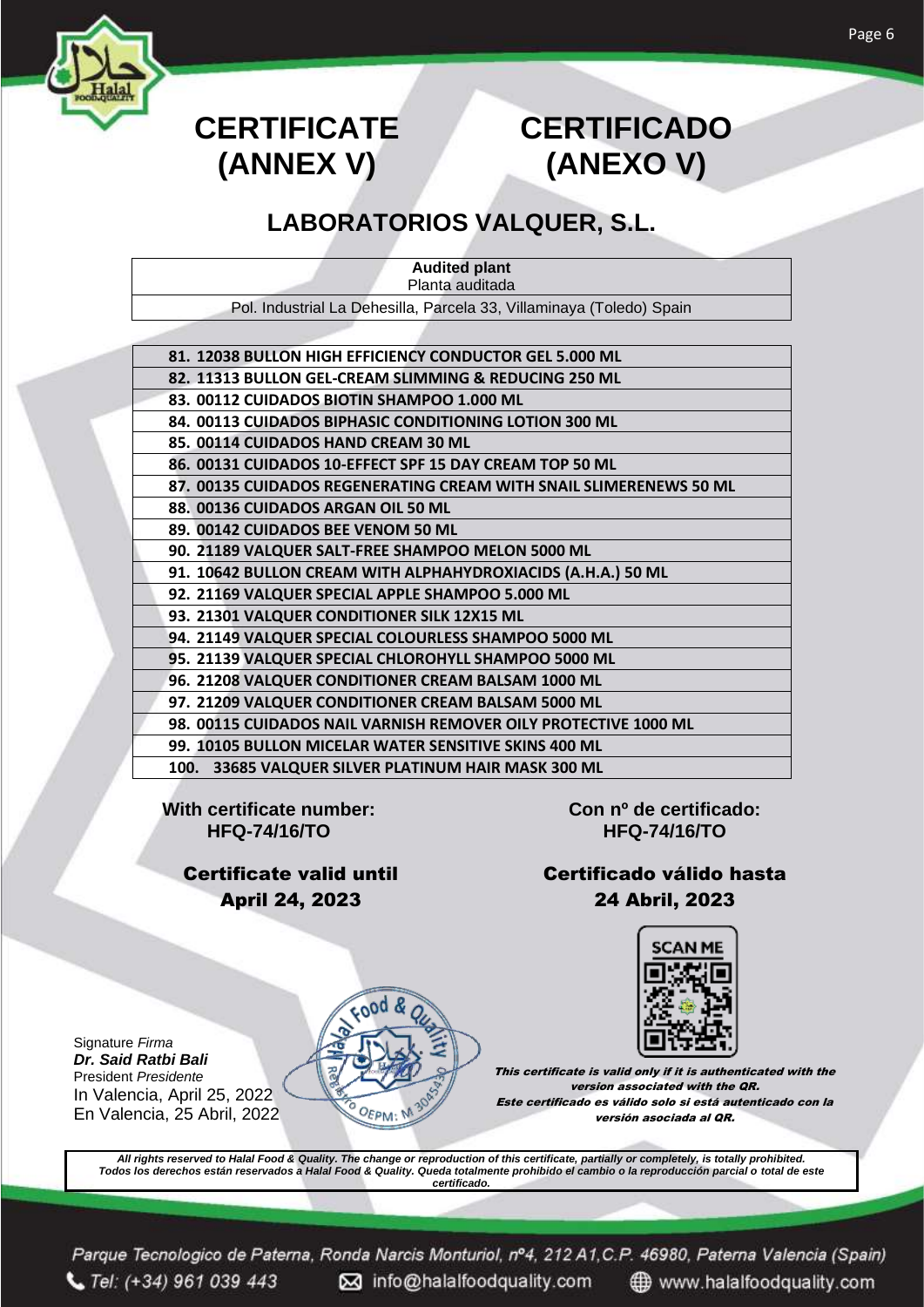

# **CERTIFICATE (ANNEX VI)**

# **CERTIFICADO (ANEXO VI)**

### **LABORATORIOS VALQUER, S.L.**

| <b>Audited plant</b>                                                 |  |
|----------------------------------------------------------------------|--|
| Planta auditada                                                      |  |
| Pol. Industrial La Dehesilla, Parcela 33, Villaminaya (Toledo) Spain |  |
|                                                                      |  |

| 101. | 00161 CUIDADOS LIP BALM ZERO% 25 ML                                       |
|------|---------------------------------------------------------------------------|
| 102. | 33893 VALQUER SHOCK HAIR LOSS MOLECULAR DNA 100 ML                        |
| 103. | 33695 VALQUER SILVER PLATINUM LOTION 300 ML                               |
| 104. | 32123 VALQUER MATT WAS NORMAL 100 ML                                      |
| 105. | 32133 VALQUER MATT STRONG WAX 100 ML                                      |
| 106. | 32113 VALQUER GLOSSY WAX 100 ML                                           |
| 107. | 00133 BB CREAM SPF 15                                                     |
| 108. | 00140 CUIDADOS HYALURONIC ACID 50 ML                                      |
| 109. | 10262 BULLON SUPER-MOISTURISING IALUSERUM 50 ml                           |
| 110. | 10264 BULLON SUPER-MOISTURISING IALUSERUM 200 ml                          |
| 111. | 10311 BULLON EXPRESSION ANTI-WRINKLE SERUM 30 ML                          |
| 112. | 11234 BULLON REBALANCING SUPERHYDRATING FOR FEET, ELBOWS AND KNEES 200 ML |
| 113. | 11346 BULLON ANTI-CELLULITIS GEL ACTIVE COLD 500 ML                       |
| 114. | 11356 BULLON COLD BANDAGE LIQUID 500 ML                                   |
|      | 115. 11357 BULLON COLD BANDAGE LIQUID 1000 ML                             |
| 116. | 11517 BULLON SPECIAL GEL FOR TIRED LEGS 1000 ML                           |
| 117. | 33110 VALQUER SHAMPOO TOTAL REPAIR 75 ML                                  |
| 118. | 33112 VALQUER SHAMPOO TOTAL REPAIR 6 ML                                   |
| 119. | 33672 VALQUER SILVER PLATINUM SHAMPOO 75 ML                               |
| 120. | 33676 VALQUER SILVER PLATINUM SHAMPOO 400 ML                              |

**With certificate number: HFQ-74/16/TO**

> Certificate valid until April 24, 2023

**Con nº de certificado: HFQ-74/16/TO**

#### Certificado válido hasta 24 Abril, 2023

SCAN MI

This certificate is valid only if it is authenticated with the version associated with the QR. Este certificado es válido solo si está autenticado con la versión asociada al QR.

*All rights reserved to Halal Food & Quality. The change or reproduction of this certificate, partially or completely, is totally prohibited. Todos los derechos están reservados a Halal Food & Quality. Queda totalmente prohibido el cambio o la reproducción parcial o total de este certificado.*

ood &

OEPM:

Signature *Firma Dr. Said Ratbi Bali* President *Presidente* In Valencia, April 25, 2022 En Valencia, 25 Abril, 2022